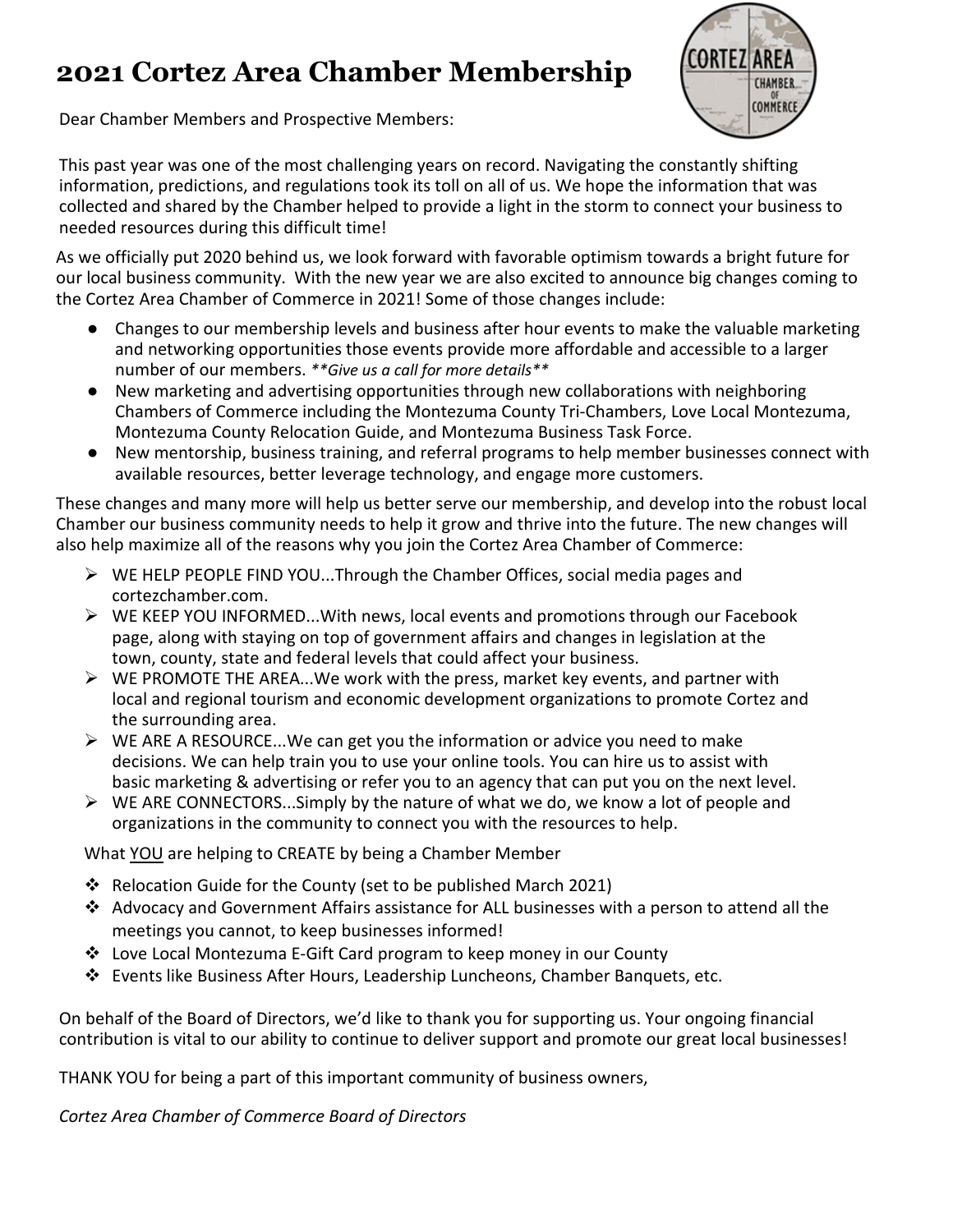

# **Membership Application**

**Cortez Area Chamber of Commerce** PO Box 968 Cortez, CO 81321  $info@cortezchamber.com$  | 970.565.3414 www.cortezchamber.com

| <b>Business Name</b>    |                         |  |
|-------------------------|-------------------------|--|
| <b>Business Address</b> |                         |  |
| <b>Mailing Address</b>  |                         |  |
| <b>Contact Person</b>   | Contact Phone#          |  |
| <b>Contact Email</b>    | <b>Business Website</b> |  |
| <b>Business Phone</b>   | <b>Business Email</b>   |  |
| <b>Type of Business</b> | <b>Year Established</b> |  |
| # of Employees          | Social Media            |  |

**Annual Membership Levels**(Please check the one that best applies to your business)



o 6 to 10 Employees -- **\$300**

 $O_{\frac{11}{10} \times 25}$  Employees --  $$425$ 

#### **Discounts:**

- Non-Profit 10% (must include copy of non-profit status certificate)
- Good Neighbor 25% (no employees or physical location in Montezuma County)

#### **Member Benefits:**

- Business Advocacy at local organization and governmental entity meetings
- Business listing in Chamber online directory on cortezchamber.com with business name, contact info, website, and social media links
- Love Local Montezuma Online DIRECTORY Listing at lovelocalmontezuma.com
- Chamber REFERRALS through website, phone calls, and email requests
- Use of Chamber Permits to set up Liquor Licenses for your special events (License fee additional)

o 26 to 50 Employees -- **\$550** o 51 to 100 Employees -- **\$675** o 100+ Employees -- **\$850**

\*Ask us about our Micro-Business Membership! \$100 per year for qualified businesses\*

- Ribbon Cuttings and Grand Openings, with social media posts
- Half price entry to all Chamber networking events: Business After Hours, M-Power Breakfasts, Leadership Luncheons, etc for all your employees (please include a list of names with your application)
- SOCIAL MEDIA shares of your events and promotions on: Cortez Chamber, Love Local Montezuma & the Montezuma Business coalition pages
- Find even more member benefits on www.cortezchamber.com/memberbenefits